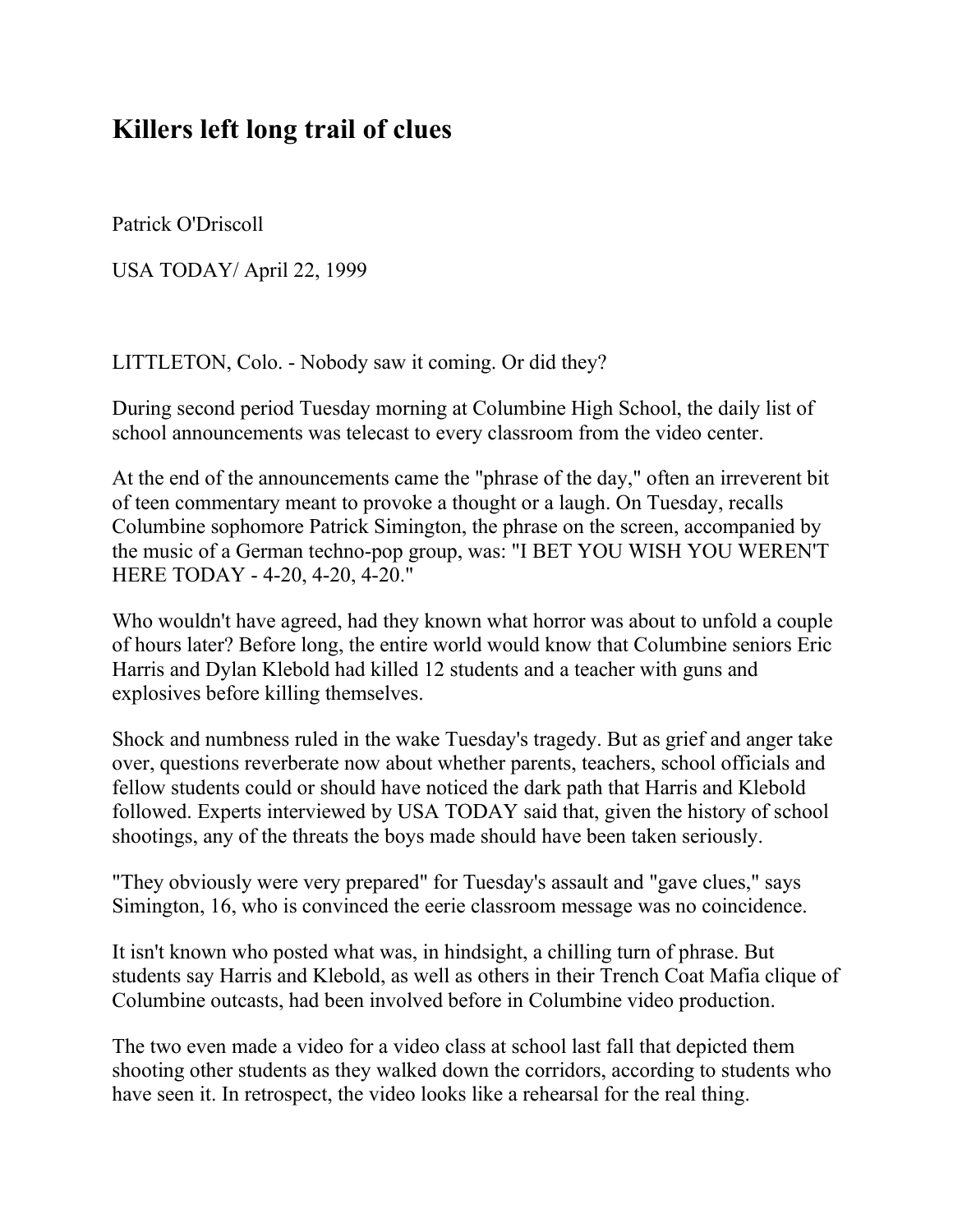"They had their friends pretend to be the jocks, and they pretended to be the gunmen shooting them," junior Chris Reilly told Denver's *Rocky Mountain News*. "It was disturbing to everyone who saw it."

The teacher of that video class has refused to comment. Jefferson County Public Schools says it is investigating the video but won't discuss it further.

Jefferson County Sheriff's Lt. John Kiekbusch says the video, obtained early in the investigation, strongly suggests that the two and their cohorts in "this Trench Coat gang walked through or enacted in such a fashion what they intended to carry out."

There were other unsettling signs.

One student, Brooks Brown, told Denver's KUSA-TV that Harris had threatened last year to kill him, even posting Brown's name on his own Internet home page, atop a list of people Harris said he wanted to kill. Brown's family claims it tried to warn police, but to no avail.

"The police were warned. They knew. They didn't do anything. Because of that, people are dead," Brown says.

The family of Isaiah Shoels, a black student shot dead in the school library, believes school officials ignored their complaint that their son, the only minority among the victims, had been threatened by the Trench Coat Mafia. A school district spokeswoman said the complaint would not have been ignored had it been made to the principal.

One of the guns the two youths used was a Tec-9, a now-banned assault weapon. An unsettling drawing that appeared on Harris' Web site included a Tec-9, along with a man firing two assault weapons, one in each hand, at another person, whose arm and shoulder are spouting blood.

Eric Veik, 16, a student who has seen the video that Harris and Klebold made, said he had overheard the two joking that it was "time to plan the senior prank for the Class of '99" and making comments that "Hitler's birthday was coming up."

Since the killings, little has been revealed about whether any of the adults in the teens' lives recognized how troubled Harris and Klebold were. The parents of both boys have been in seclusion, and school officials, swamped with the enormity of the tragedy, haven't commented.